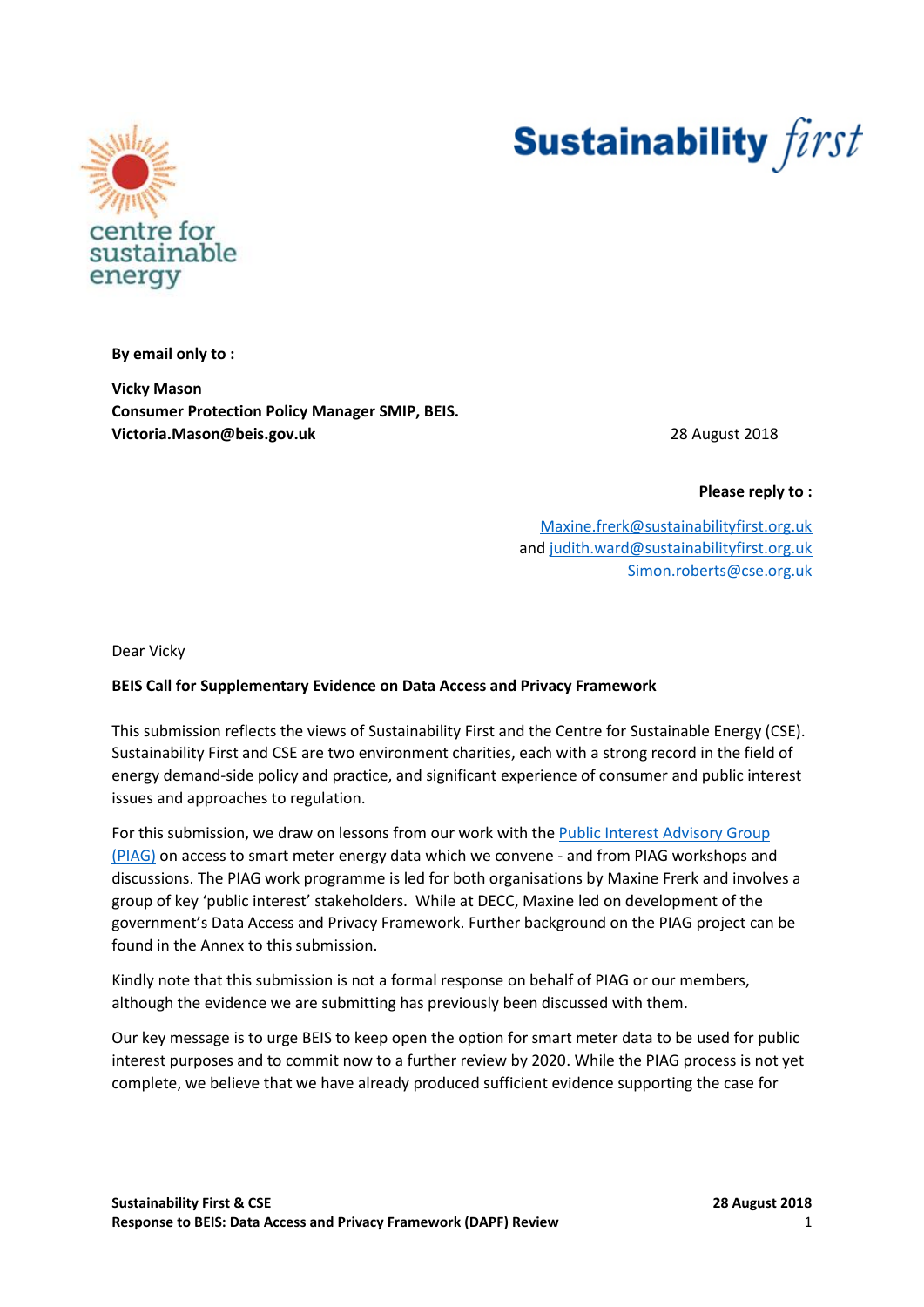access to the data for such public interest purposes to justify BEIS signalling clearly that this is an issue that it will return to.

In support of this position we would like to formally submit as evidence to the DAPF Review the papers that we have developed for the PIAG project which are (or shortly will be) in the public domain on the PIAG microsite<https://www.smartenergydatapiag.org.uk/>

These papers include:

**A review of international smart metering experience** which shows that leading edge states in the US and Canada are now moving beyond making individual data available to third parties with consent (the Green Button initiative) to providing aggregated or anonymised data for public policy purposes. We would expect BEIS to be looking at such leading-edge examples which support the use of smart meter data for public policy purposes. Though not central to PIAG's work, the international experience also provides some lessons around the need to provide practical support to encourage take-up of third party access. Simply providing a legal route for access is not sufficient.

**A review of the Data Ethics Landscape** (and **a paper on the legal framework** which we have updated to cover the Digital Economy Act 2017) which highlights how in the years since the DAPF was first developed, the opportunity created by big data across all sectors has attracted increasing attention. Government has set out its ambition for the UK to be a world leader in AI. Looking at other sectors such as health shows how aggregated / anonymised data can be used for public interest purposes while respecting privacy considerations. Approaches to data governance and ethical use of data in other sectors provide good examples of how this could be done.

**A summary of relevant consumer research** which shows that while there is a small but vocal customer group who are very concerned about privacy, the majority of consumers would be content, subject to suitable privacy safeguards, for their smart meter data to be shared if this helped to support the more efficient working of the energy system. In our view the existing research would support the case for aggregated / anonymised data becoming available to support public policy uses – a view which we anticipate will be validated at an expert research roundtable that we are holding in October 2018. More generally, consumer research to date supports the position taken in the DAPF of an 'opt-in' if data is to be used for marketing purposes, which is clearly one of the particular concerns that consumers have. While issues like the Facebook debacle have heightened customer sensitivity around privacy issues, it is also clear from the consumer research that smart meter data is not seen to be as sensitive as either bank details or health data - where nonetheless data sharing is being pursued to support public interest goals.

**A set of 'public policy' questions** designed to frame the debate on how to balance the 'public interest' benefits of access to smart meter data while satisfying all reasonable consumer concerns on data privacy.

**An initial set of high-level archetype 'public interest' use-cases** based on interviews with a wide range of public policy actors at a national and local level. These highlight the value in using smart meter data to get faster and more accurate national statistics and the value in the data for local planning, at for example regional or city level. Both of these uses require geographically comprehensive smart meter data but on an aggregated basis. The challenge remains how to provide such aggregated datasets in the absence of anyone having the right to collect the data initially. With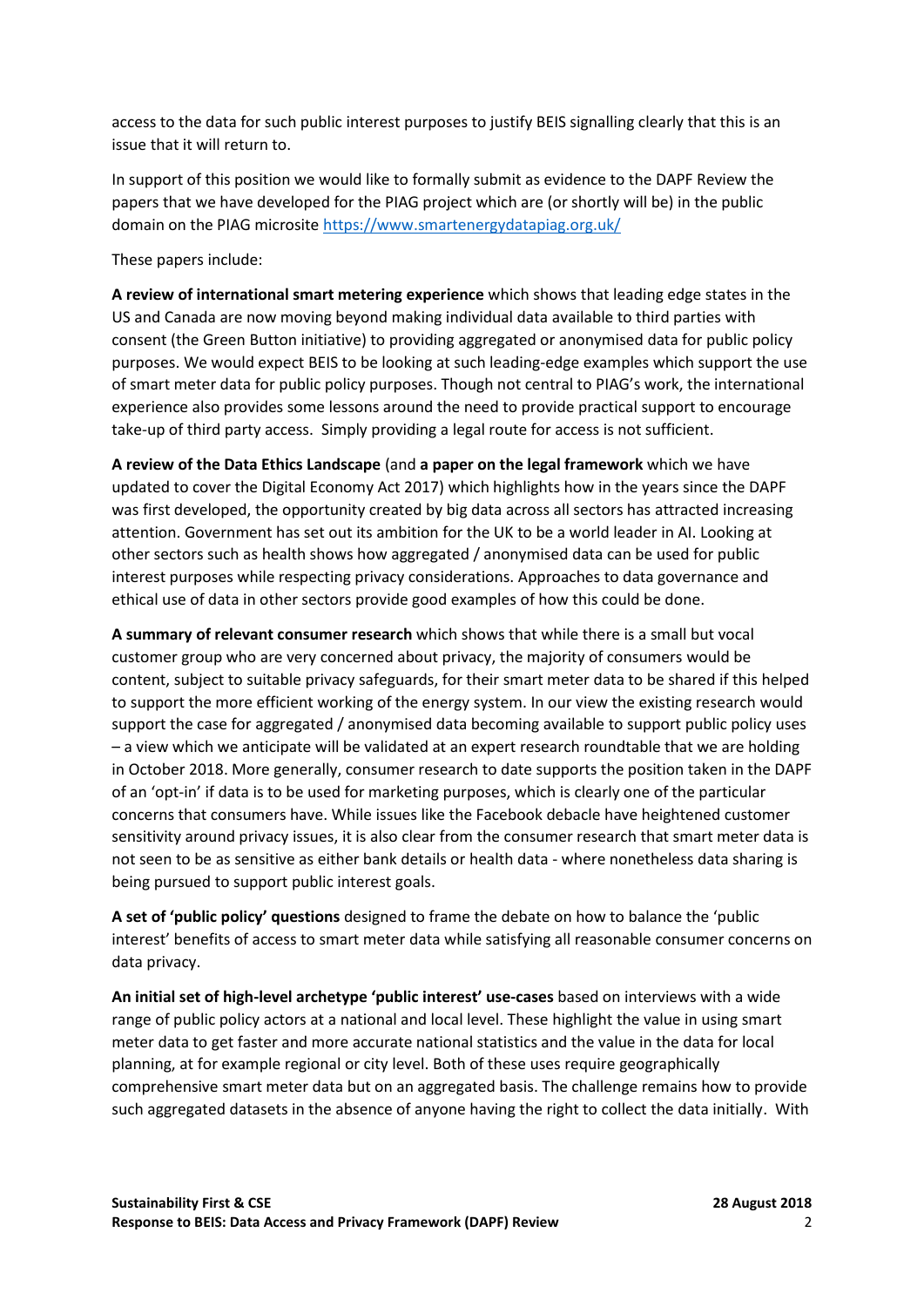suitable legal underpinning, including suitable approaches to consumer privacy, this role could perhaps eventually be given to the energy networks and / or perhaps to whatever body/bodies will deal with electricity and gas settlement data - subject to Ofgem changing its current position on customer 'opt-out' for providing their half-hourly electricity data for settlement. (Our 10<sup>th</sup> August response to Ofgem's consultation on Access to Half-Hourly Electricity Data for Settlement Purposes covers this issue).

The other use case examined would be for modelling purposes where there is a need for individual anonymised smart meter data linked to other socio-demographic data. We recognise that this is the thinking behind the SMRP project. However, SMRP will initially be open only to academic researchers, or via partnership with a participating university. Also, a sample of electricity consumption data reliant on voluntary participation plus an explicit consent inevitably ends up not being fully representative. As a national sample, it would also be of limited value for 'public interest' use cases, such as city-scale energy system planning, which require locality-specific data.

Together the PIAG 'public-interest' use-cases and other uses that could be delivered with the same data-outputs present clear evidence for BEIS that there are gaps that are not currently being filled by the DAPF and which at the appropriate time will need to be addressed and prioritised to maximise the public benefit from the smart metering programme.

In addition to these research papers we have now held three PIAG workshops with a broad mix of stakeholders with a strong interest in these issues. Through these discussions a number of other issues have been raised that also bear on the DAPF and which we would like to see picked up in the BEIS Review:

- The DAPF only applies to data that is collected via the DCC and hence at its most granular is half-hourly data. In the PIAG workshop we talked about this data being "inside the walled garden" while outside commercial entities such as Google could be expected to collect much more granular 10 second data through consumer access devices connected to the HAN. While subject to general data protection legislation there are concerns that consumers may not be aware of how their data is being collected and used in such cases – and that misuse of such data could be very damaging to the reputation of the smart meter programme. Consumers will not understand why lesser protection should apply to what they will still see as smart meter data. We are attracted to the Citizens Advice Proof of Concept for a smart meter dashboard to help address this.
- National Grid as Electricity System Operator (ESO) does not have any rights to smart meter electricity consumption data under the terms of the DAPF. At the time the DAPF was developed in 2012 it was unclear that National Grid had any direct need for granular endcustomer consumption or export data and it was assumed that if required it could obtain data through the DNOs. With the rapid increase since 2012 in distributed generation and the potential for EVs and heat pumps, the challenge for the ESO in forecasting demand has become much greater. There would now seem to be a good case for clarifying the ESO's rights to smart meter data. While use by individual companies is out-with the scope of PIAG, for many stakeholders this would be seen as a clear public interest use of the data (particularly given the ESO's regulated status). Moreover, if the ESO also had access to endcustomer data, then in due course the SO could also be considered as a further potential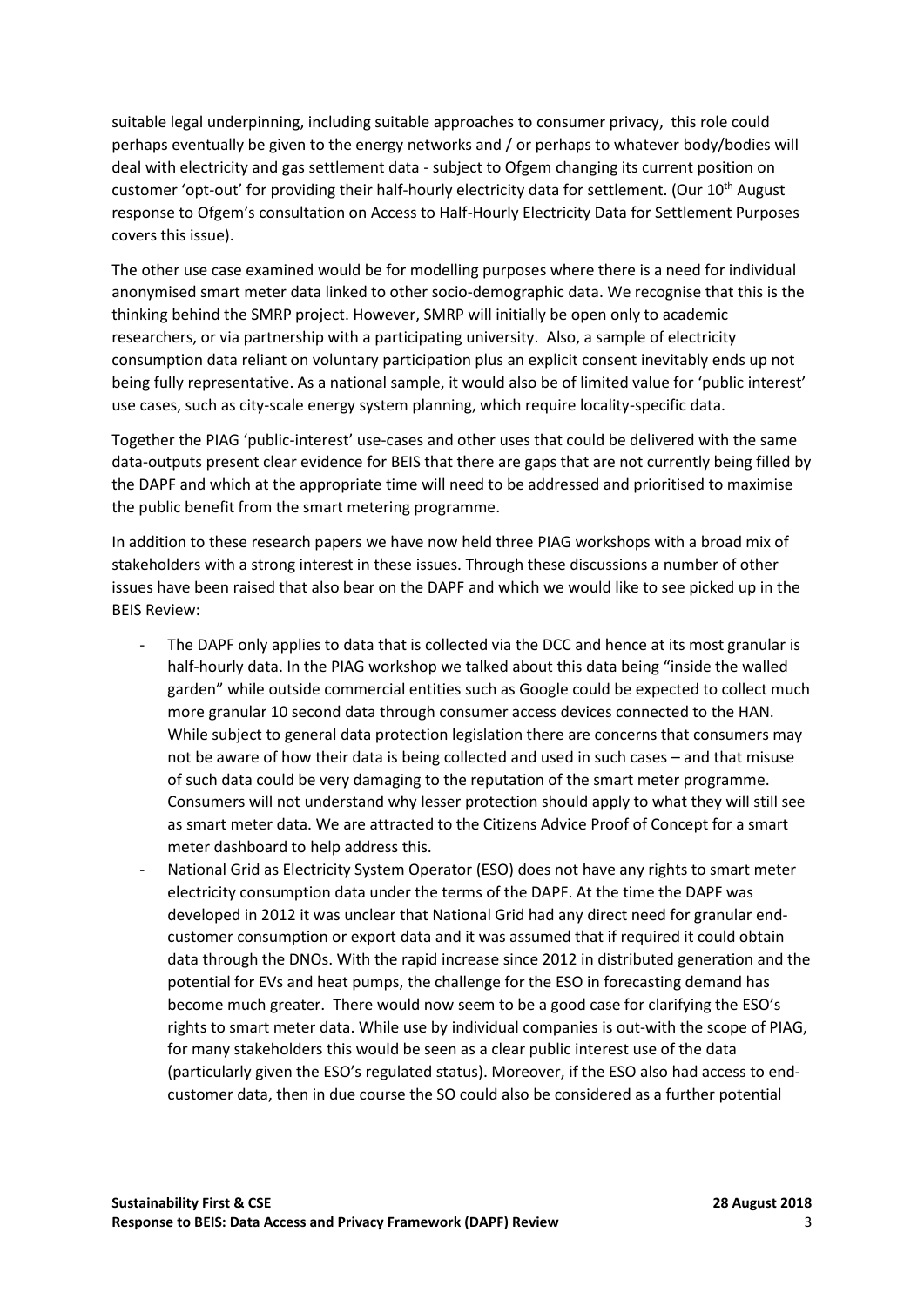secure gateway for providing the sorts of aggregated data considered in our public-interest use cases.

- While the focus of the DAPF is on consumption data there is other smart meter data that the DNOs can access including maximum load, export etc that could also have value from a public interest perspective. We believe it is right for the DAPF to remain focussed on consumption data which is where the potential for privacy concerns lie (albeit we recognise that other data may be considered personal data for the purpose of GDPR).
- Routes for third parties to get access to the data are quite complex and likely to be beyond the capabilities of most local actors (local authorities, fuel poverty and environmental charities etc). Even UCL as a well-resourced body has found the process of formal registration as a DCC user to be costly and complex. It is acknowledged that, until SMETS2 meters are rolled out at scale, it is hard to tell whether other third party actors will step in to assist. The practicalities of third party access, which clearly does offer a route to provision of many services that would be deemed to be in the public interest, needs to be kept under review in the increasingly dynamic energy system.
- The introduction of GDPR has led to a greater awareness around the need for explicit and individual consent but there is still a level of confusion even among a relatively expert group about the fact that consent is not the only legal gateway for processing smart meter data. As such your proposal to provide more guidance around the interplay of the DAPF and GDPR would be welcome.

In conclusion, BEIS has not indicated whether there is to be a future review of the DAPF. BEIS indicates that this is likely to depend on additional evidence. For the purpose of realising the wider 'public interest' benefits which the PIAG's work to date shows that smart meter data could bring, we believe that BEIS should indicate now that there will be a further review of the DAPF, at the latest by end-2020. Among other things such a future review would then be able to factor in:

- Greater experience of more SMETS2 meters installed and associated evidence of consumer attitudes to data privacy;
- Progress with the Citizens Advice Data Dashboard and similar initiatives to help consumers control access to their data in more informed ways;
- Further thinking from the PIAG project including our final conclusions and recommendations – on smart meter data and realisation of the public interest benefits;
- Further development of the UCL Smart Meter Research Portal;
- Developments in the proposed treatment of customer privacy with respect to half-hourly electricity data for settlement purposes;
- Developments relating to adoption of DNO privacy plans and their agreed approaches to anonymisation and aggregation of customer meter data for a 'regulated purpose'; and
- Developing thinking in BEIS, in government more widely and in Ofgem on the need for access to energy-related data, including by third party actors, to drive future models of energy supply, competition and energy-related innovation.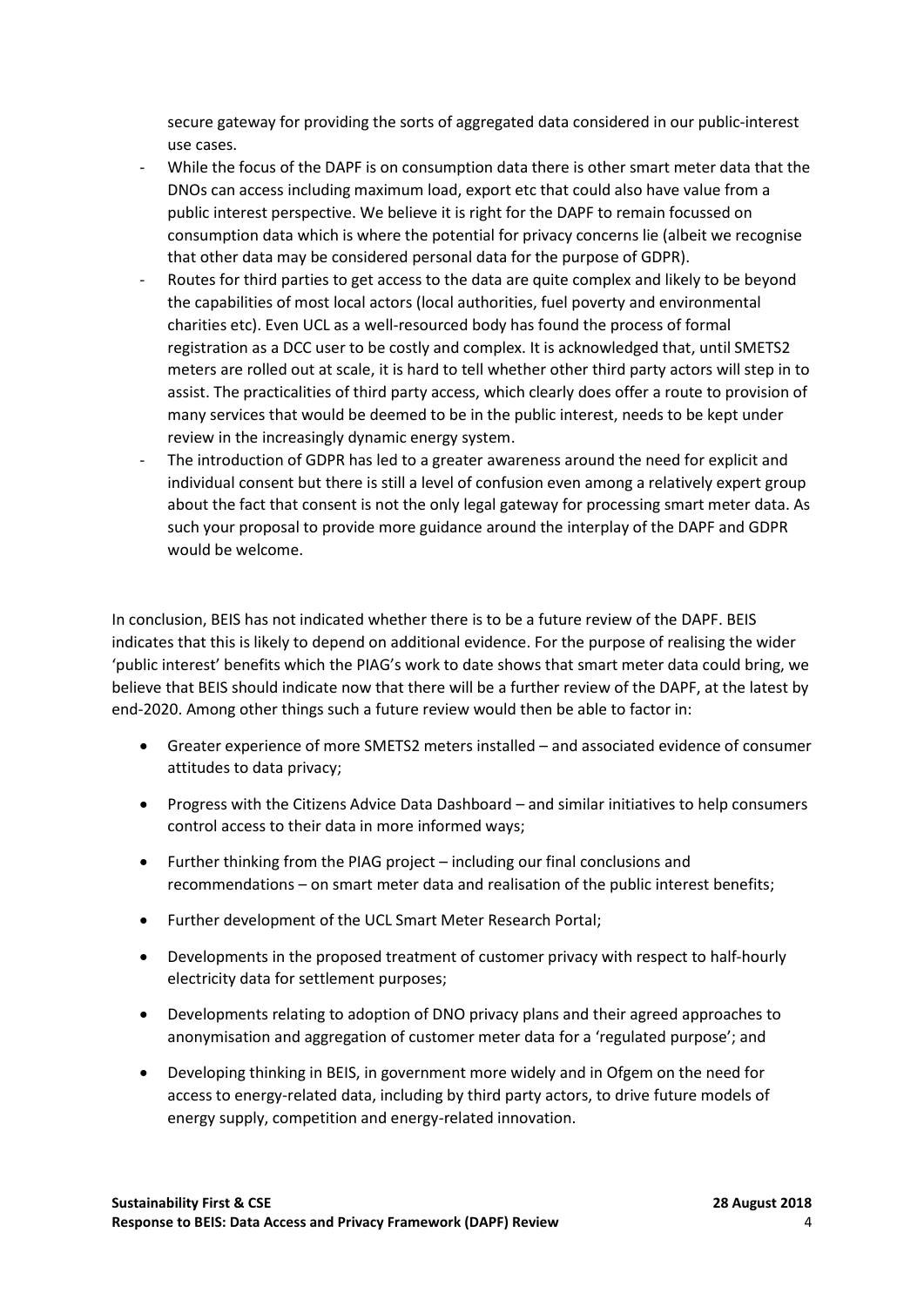We appreciate BEIS's support for the ongoing work of the PIAG project and hope that the evidence that we have been able to provide so far will be helpful in taking forward the BEIS Review. We were pleased to have been able to participate in the DAPF workshop held by BEIS on 11 June 2018 but if there is anything further that you would like to discuss with us we would be very happy to do so.

Yours

*Judith Ward Maxine Frerk Simon Roberts*

**Judith Ward Maxine Frerk Simon Roberts Associate. Sustainability First Associate Sustainability First Chief Executive. CSE**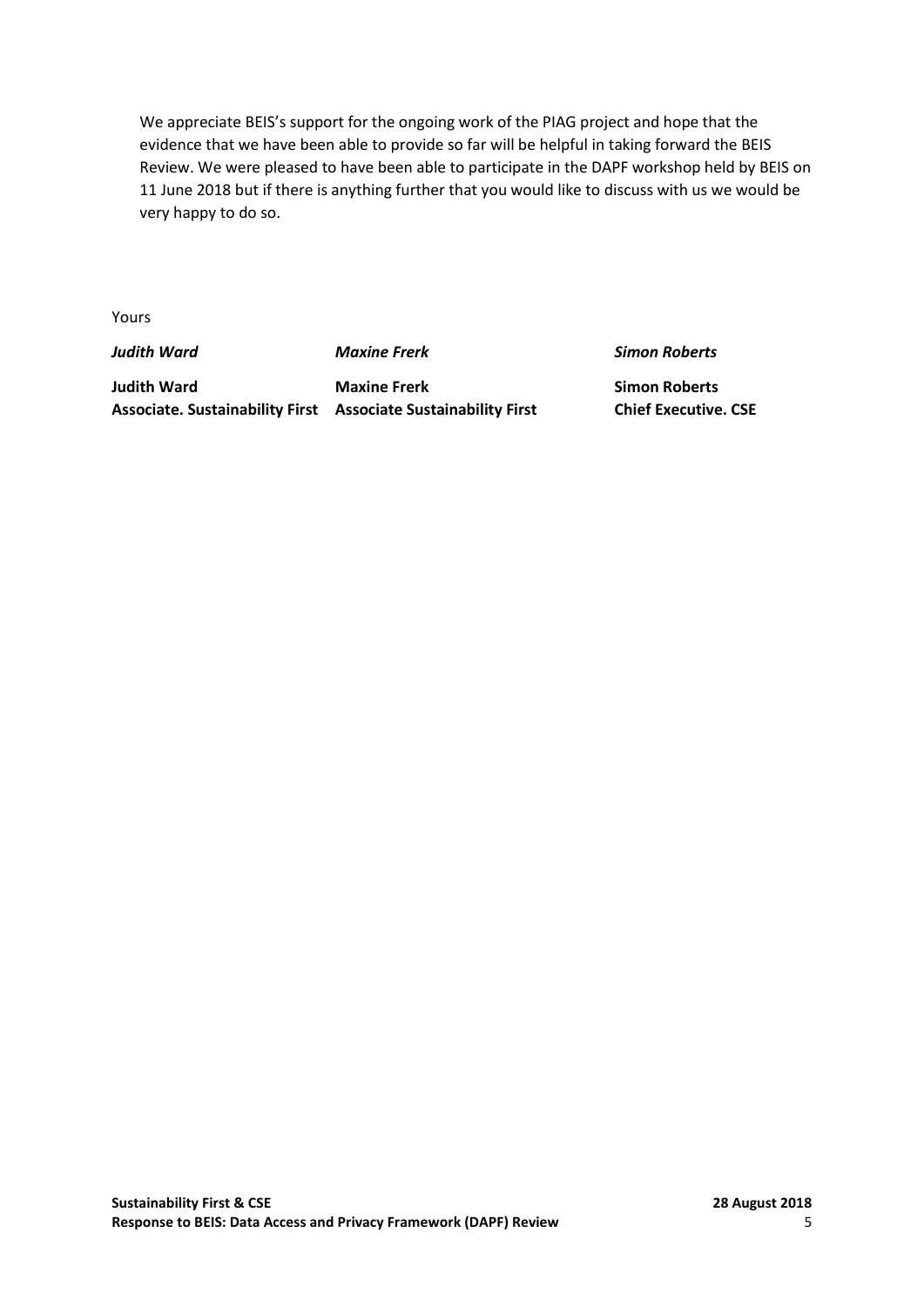# **Annex**

# **Smart Meter Energy Data Public Interest Advisory Group (PIAG) Sustainability First & CSE (Centre for Sustainable Energy, Bristol).**

# **Exploring how smart energy data could better serve the public interest**

Sustainability First and the Centre for Sustainable Energy (CSE) is convening a work programme to investigate how smart meter energy data could be put to work in the public interest and how that can be balanced against the need for individual's privacy and data security. The 18 month project (to Spring 2019) brings together a range of relevant stakeholders to hold an informed and structured policy dialogue on these issues.

The data being captured by the smart electricity and gas meters being installed in every home and business across Great Britain has the potential to transform our understanding of how and when energy is used. In so doing, it could significantly enhance the future design of public policy and market regulation and smarten up the planning and operation of the energy system at national and local scale.

But there are significant and legitimate privacy concerns about whether such data, if accessed without a householder's consent, could reveal too much about individual lifestyles or make people vulnerable to unsolicited marketing by energy suppliers and others. As a result, the government has put in place robust controls on access to the high resolution half-hourly consumption data recorded by the meters.

The Smart Meter Energy Data Public Interest Advisory Group (PIAG) is addressing the central question of how to obtain this better evidence-base of energy end-use data to better serve public policy-making and policy delivery (be that national, regional, local) while at the same time ensuring that customer rights to privacy and data security are observed. These fundamental public interest questions sits at the heart of the PIAG work.

PIAG is exploring how we could best realise the potentially significant 'public interest' benefits of installing smart meters in every home.

With research, analysis, stakeholder engagement and a series of exploratory workshops with the PIAG membership, the Sustainability First and CSE project team are developing an understanding of:

- Public interest principles and data ethics that could apply to smart energy data.
- Potential uses for smart energy meter data which would meet a public interest test.
- How the smart energy data would need to be accessed and analysed to serve these uses.
- Current and potential future arrangements for smart meter data access and privacy protection.
- International experience with smart meter data.

For more detail about the project including the stakeholders involved and the stimulus papers, research notes and other outputs to date from the project, please visit the project website at [www.smartenergydatapiag.org.uk.](http://www.smartenergydatapiag.org.uk/)